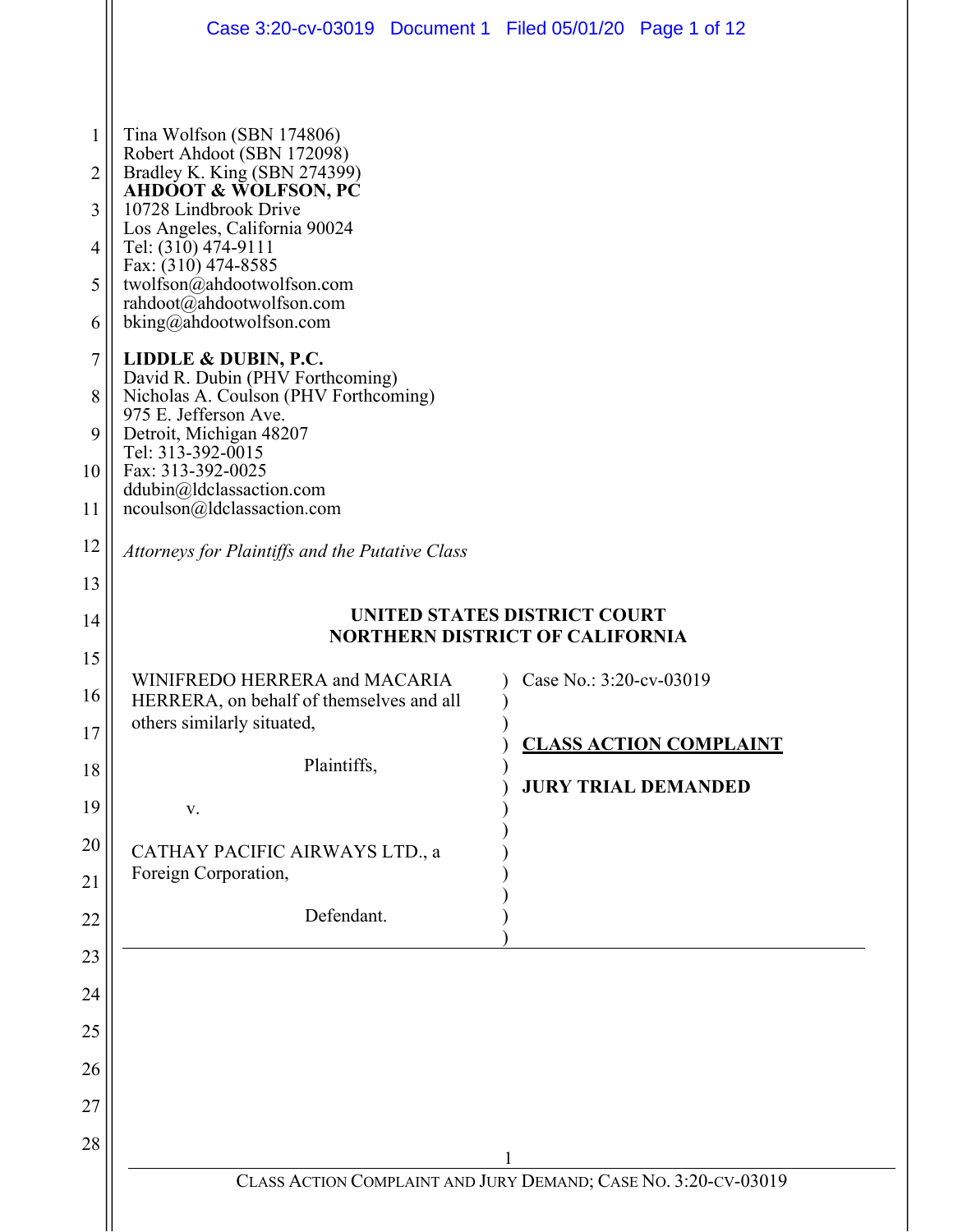## Case 3:20-cv-03019 Document 1 Filed 05/01/20 Page 2 of 12

## **INTRODUCTION**

1. Plaintiffs Winifredo Herrera and Macaria Herrera ("Plaintiffs"), by and through her their counsel, file this Class Action Complaint against Cathay Pacific Airways Ltd. ("Defendant" or "Cathay Pacific" on behalf of themselves and on behalf of a class of similarly situated individuals, and allege, upon personal knowledge as to their own actions, and upon investigation of counsel as to all other matters, as follows:

# **NATURE OF THE ACTION**

8 9 2. In the midst of the greatest public health and economic crisis in living memory, Defendant, a massive transnational air carrier, has sought to shift its losses onto its innocent passengers, furthering the financial hardship endured by people across the country.

11 12 3. Each of Defendant's airfare tickets encompasses a contractual agreement between it and its passengers. That agreement gives passengers the right to a refund if their flight is cancelled.

13 14 4. With mounting cancellations due to the COVID-19 pandemic, Defendant has sought to refrain from paying out the refunds for cancelled flights to which its passengers are entitled.

15 16 5. Plaintiffs brings this action on behalf of themselves and a class of similarly situated individuals who were deprived of refunds for cancelled flights.

17 18 19 6. Defendant has quietly sought to force its passengers to endure the financial losses that its own contract created for it in the entirely foreseeable scenario that world occurrences would disrupt the domestic travel industry.

20 21 22 23 7. Defendant's uniform conduct is equally applicable to the class. Plaintiffs bring this class action against Defendant for breach of contract and seeks an order requiring Defendant to, among other things: (1) refrain from issuing coupons in lieu of refunds to any Class member who has not requested coupons; and (2) pay damages and/or restitution to Plaintiffs and Class members.

24

# **JURISDICTION AND VENUE**

25 26 27 28 8. This Court has subject matter jurisdiction pursuant to 28 U.S.C. § 1332(d)(2). The amount in controversy, exclusive of interest and costs, exceeds the sum or value of \$5,000,000 and is a class action in which there are numerous class members who are citizens of states different from Defendant, a citizen of a foreign state.

1

2

3

4

5

6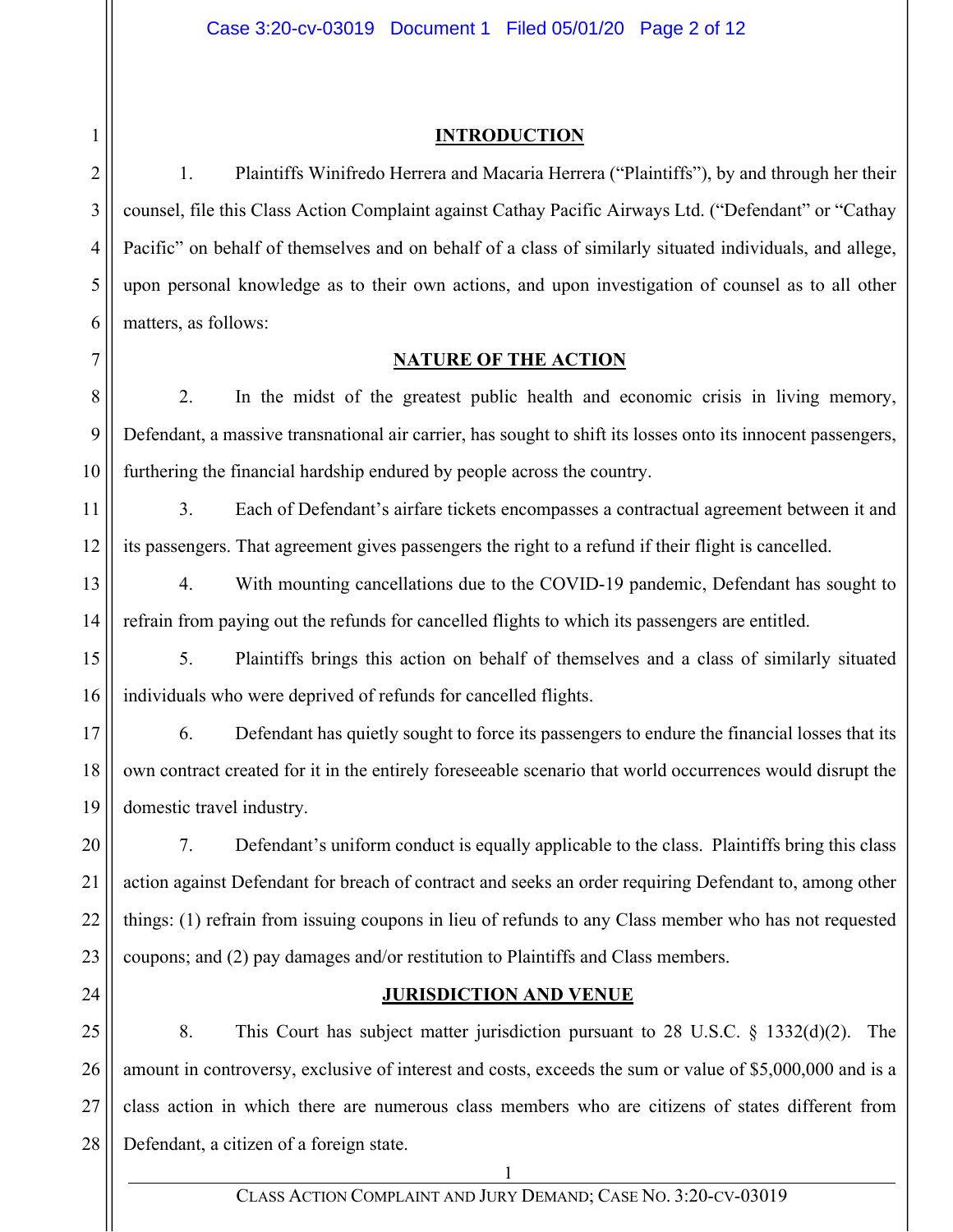1 2 3 4 5 6 7 8 9 10 11 12 13 14 15 16 17 18 19 20 21 22 23 24 25 26 27 28 2 CLASS ACTION COMPLAINT AND JURY DEMAND; CASE NO. 3:20-CV-03019 9. This Court has personal jurisdiction over Defendant because it conducts significant, substantial, and not-isolated business activities in California and a substantial portion of the acts complained of took place in California. 10. Venue is proper in the Northern District of California because Defendant conducts business in this District and many of the events that gave rise to Plaintiffs' claims occurred in this District. **PARTIES**  11. Plaintiffs Winifredo Herrera and Macaria Herrerra are individuals and are for jurisdictional purposes citizens of the State of California. 12. Defendant Cathay Pacific Airways Ltd. is a foreign corporation organized under the laws of Hong Kong with its principal place of business located in Hong Kong. **FACTUAL ALLEGATIONS**  13. Cathay Pacific is a transcontinental airline company that offers passenger services to customers to more than 190 destinations, with more than 8,000 regular routes spanning five continents, including Asia, Europe, Africa, North America, and South America. 14. Cathay Pacific carries an average of more than one million passengers each month. 15. Defendant's flight network includes regular routes to numerous destinations in the United States, including Boston, Chicago, Los Angeles, New York, Newark, San Francisco, Seattle, and Washington D.C. 16. Defendant's regular routes include multiple flights departing from and arriving at the San Francisco International Airport, which is located in the Northern District of California. 17. Defendant offers and sells flight tickets directly to customers, who make monetary payments to Defendant in exchange for a selected flight itinerary that conforms to customer's specifically selected travel schedule. 18. Defendant also sells flight tickets through third-party websites and travel agents. 19. Defendant collects passenger identification information as part of each ticket sale, including name, address, and telephone information, and each ticket purchased guarantees customers a seat on a specific, scheduled flight departing at a specific time from a specific airport.

# Case 3:20-cv-03019 Document 1 Filed 05/01/20 Page 3 of 12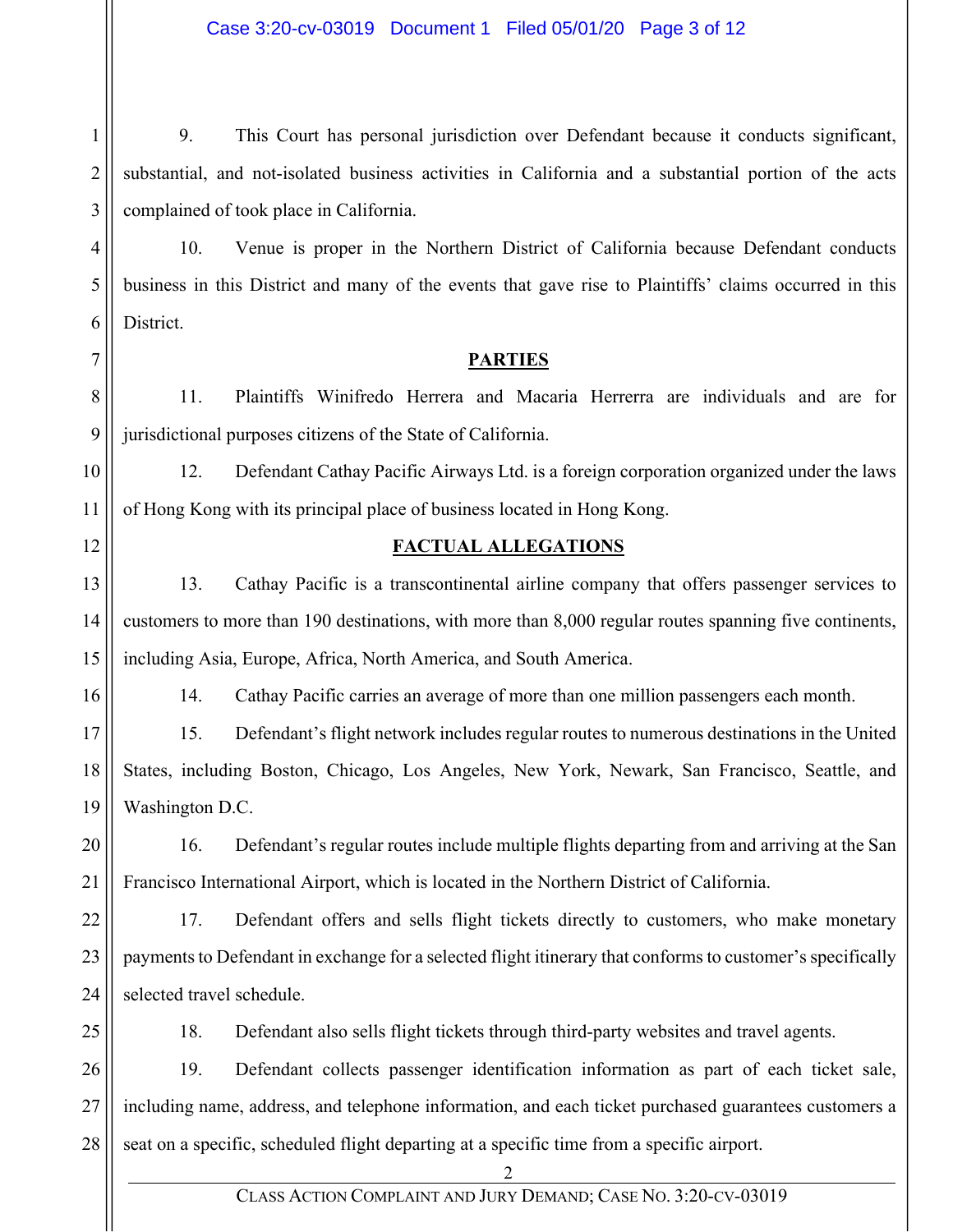1 2 3 20. As part of each ticket purchase, Defendant makes a promise and warranty to customers that in the event of a flight cancellation or substantially interrupted flight, customers are entitled to a full cash refund.

4 5 6 20. Defendant's General Conditions of Carriage state that "[w]here we fail to provide carriage in accordance with your contract with us, or where you request a voluntary change of your arrangements, we will refund any unused Ticket or portion thereof. ["1"]

7 8 21. For involuntary refunds, Defendant warranties that "[i]f we cancel a flight, [or] fail to operate a flight reasonably according to schedule … the amount of the refund shall be:

9

a) If no portion of the Ticket has been used, an amount equal to the fare paid;

b) If a portion of the ticket has been used the refund will be the higher of:

11

12

13

10

i. The one way fare (less applicable discounts and charges) from point of interruption to destination or point of next stopover, or

ii. The difference between the fare paid and the fare for the transportation used."

14 15 22. Defendant's contract of carriage does not promise, permit, or require the issuance of any vouchers or coupons lieu of monetary refunds in the event of cancellation.

16 17 18 19 20 23. Under U.S. law, 49 U.S.C.S. 41712 prohibits unfair or deceptive practices in the air carrier industry and "since at least the time of an Industry Letter of July 15, 1996 … the [DOT's] Aviation Enforcement Office has advised carriers that refusing to refund a non-refundable fare when a flight is cancelled and the passenger wishes to cancel is a violation" of that section. Enhancing Airline Passenger Protections, 76 Fed. Reg. 23110-01, 23129.

21 22 23 24. As part of each ticket purchase, Defendant made a promise and warranty to customers that in the event of a flight cancellation or substantially interrupted flight, customers are entitled to a full monetary refund.

- 24 25
- 26 27

28

https://www.cathaypacific.com/content/dam/cx/legal-and-privacy/ka-general-conditions-of-carriagefor-passengers-baggage-en.pdf (last visited April 30, 2020).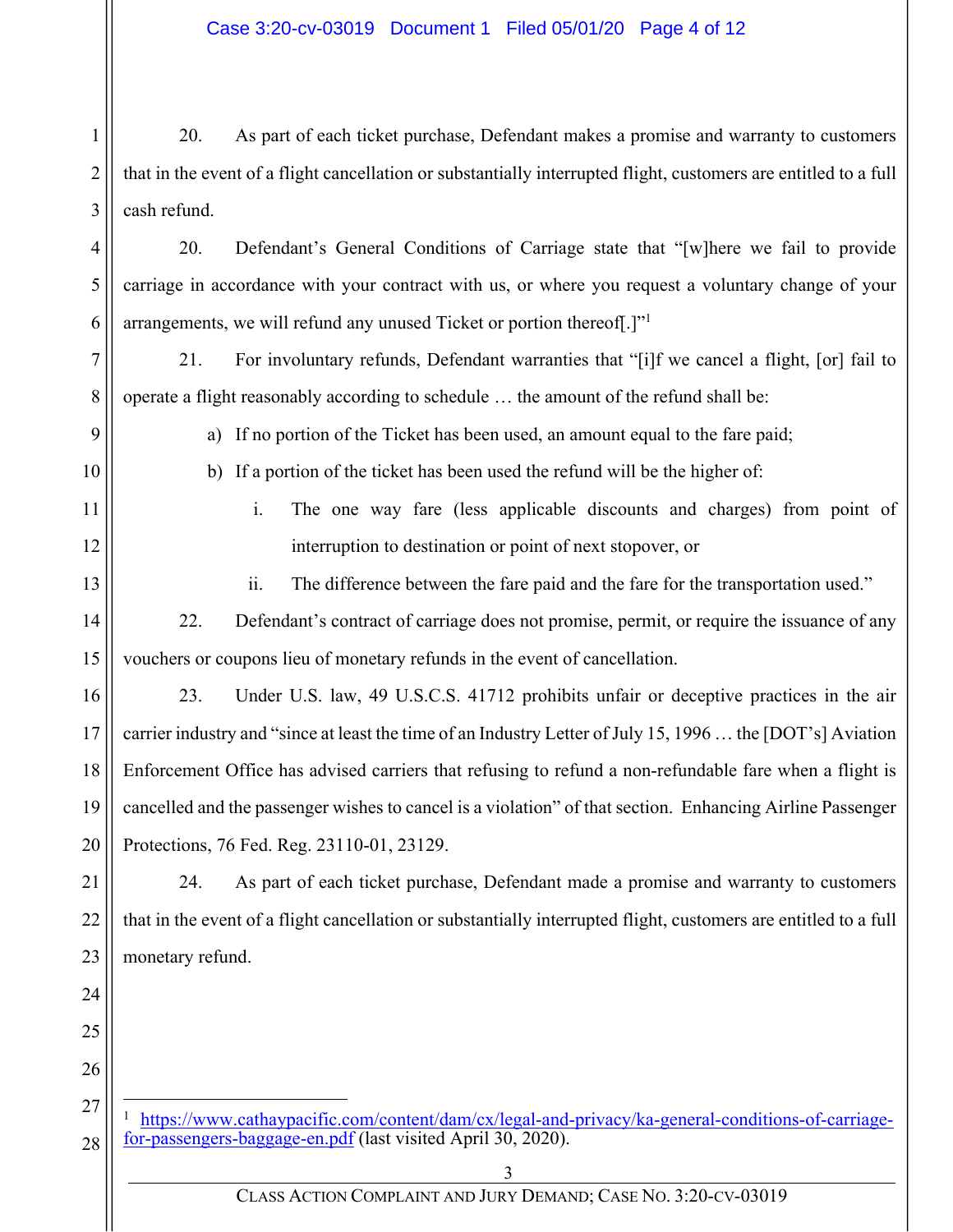# *Defendant's Response to the Covid-19 Pandemic*

25. On January 30, 2020, the World Health Organization declared the Covid-19 virus a public health emergency of international concern.

26. As of late-February, Covid-19 confirmed cases in the United States were detected and exponentially increasing, including cases that were not caused by recent international travel but through community spread.

1

2

3

4

5

6

7

27. On March 11, 2020, the WHO officially declared Covid-19 a global pandemic.

8 9 28. Throughout March, daily cases of Covid-19 were increasing dramatically as well, in addition to many of the countries where Defendant offers air travel services.

10 11 12 29. As part of each ticket purchase, Defendant made a promise and warranty to customers that in the event of a flight cancellation or substantially interrupted flight, customers are entitled to a full cash refund.

13 14 15 16 17 30. Across the United States, state and local governments began issuing shelter-in-place orders that specifically prohibited non-essential travel, specifically including air travel because of the extraordinary risk that air travel presented to the ability to strictly adhere to social distancing standards and avoid inter-community and inter-state travel—both of which threatened to dramatically increase the spread of the virus.

18 19 20 31. The U.S. Federal Government issued social distancing guidelines that further warned of the substantial risks of human-to-human and community spread of the virus, and air travel was clearly discouraged.

21 22 23 24 32. It was entirely known and foreseeable to Defendant that many of its previously scheduled flights, arriving in and departing from the United States, would need to be cancelled in order to protect the public from a catastrophic infection spread and loss of life and respond to the dramatically decreased demand for air travel.

25 26 27 33. Yet, Defendant quietly ceased honoring contractual agreements with customers, including Plaintiffs and the putative class, by discontinuing full monetary refunds for cancelled and substantially rescheduled flights.

28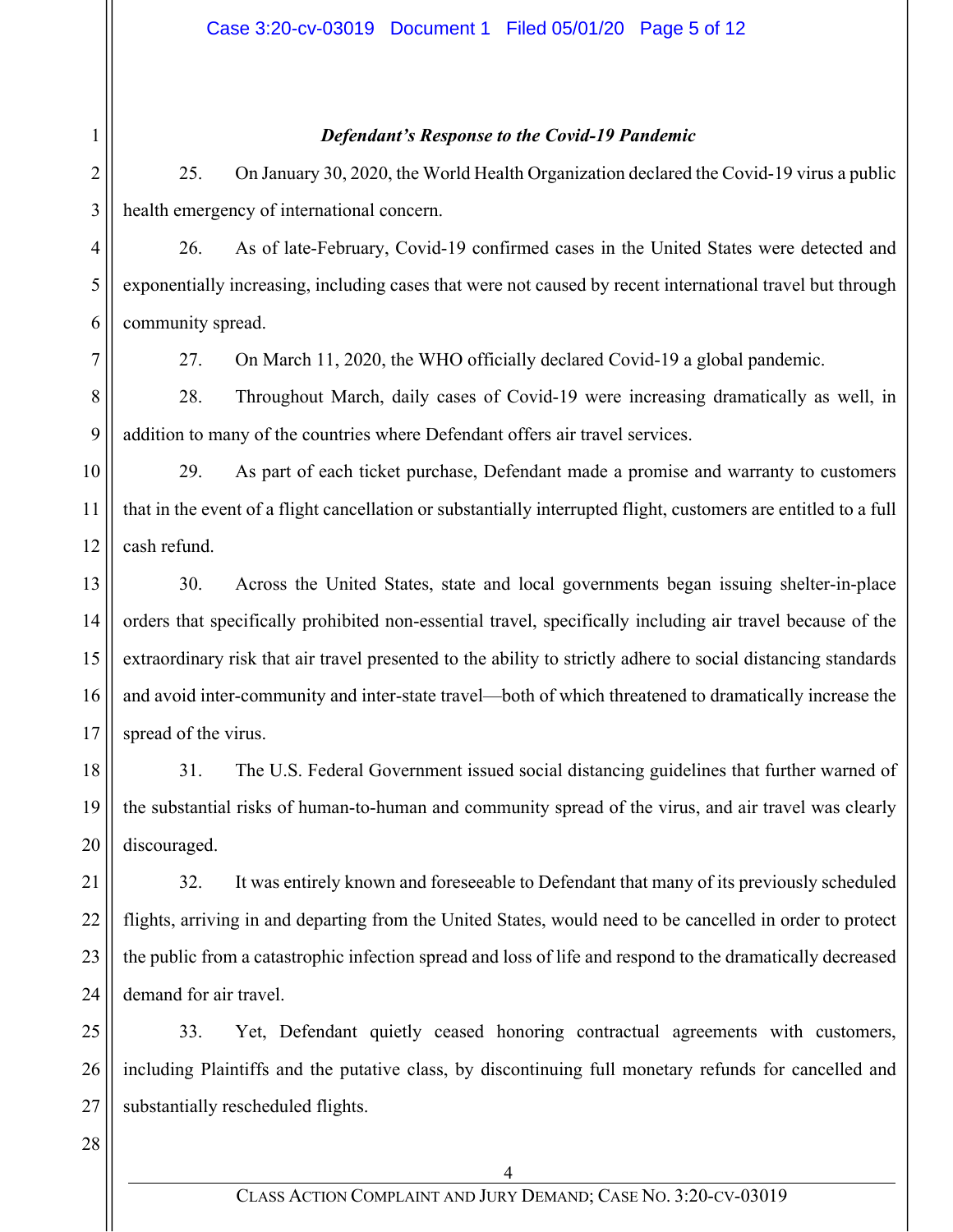1 2 3 34. Instead of providing an automatic refund, as promised, Defendant requires its customers to navigate through its website, including by using login information and password, merely to request a refund.

4 5 6 35. Defendant has erected numerous additional bureaucratic barriers which prevent many passengers from receiving a monetary refund, or even a flight credit, ensuring a windfall to Defendant because it knows many customers will be unable to successfully complete the refund request process.

7 8 36. Upon refund requests, Defendant is uniformly denying refunds to customers and forcing them to accept expiring flight credits.

9 10 37. Defendant also set harsh and untenable expiration dates on the future credits, permitting the company to receive a windfall because many passengers will not redeem the credits.

11 12 13 38. The practice of offering expiring credits is particularly wrongful and inadequate during the Covid-19 epidemic because it remains entirely unclear when international air travel will once again be safe.

14 15 16 39. The future flight credits provide Defendant additional opportunities to charge service, processing, baggage, and other fees that will ensure Defendant additional future profits—while retaining Plaintiffs' cash in the interim—substantially diminishing any value for Plaintiffs and the putative class.

17 18 19 20 40. Recognizing the abuse, and potential for abuse, by Defendant and other airline companies, the United States Department of Transportation ("DOT") was forced to step in to remind Defendant that they remain under an obligation to provide passengers with their rights to a refund for a cancelled flight resulting from the Covid-19 pandemic.

41. On April 3, 2020, the DOT issued a notice to remind carriers "that passengers should be refunded promptly when their scheduled flights are cancelled or significantly delayed." It notes that "[a]lthough the COVID-19 public health emergency has had an unprecedented impact on air travel, the airlines' obligation to refund passengers for cancelled or significantly delayed flights remains unchanged."<sup>2</sup>

26

21

22

23

24

25

27 <sup>2</sup> https://www.transportation.gov/sites/dot.gov/files/2020-

<sup>28</sup> 04/Enforcement%20Notice%20Final%20April%203%202020\_0.pdf (last accessed April 15, 2020).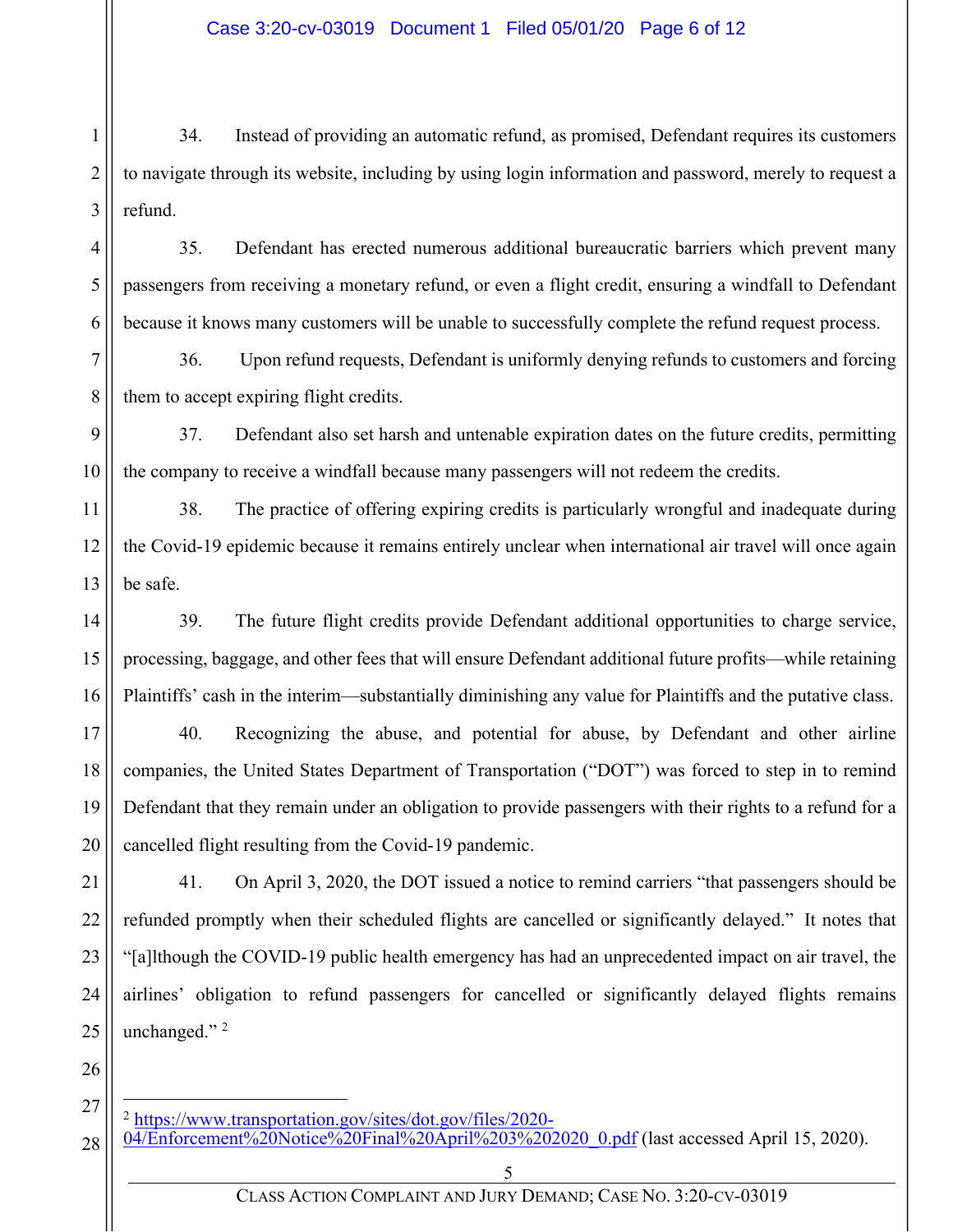# 42. The notice continues that:

[t]he Department is receiving an increasing number of complaints and inquiries from ticketed passengers, including many with non-refundable tickets, who describe having been denied refunds for flights that were cancelled or significantly delayed. In many of these cases, the passengers stated that the carrier informed them that they would receive vouchers or credits for future travel. But many airlines are dramatically reducing their travel schedules in the wake of the COVID-19 public health emergency. As a result, passengers are left with cancelled or significantly delayed flights and vouchers and credits for future travel that are not readily usable.

Carriers have a longstanding obligation to provide a prompt refund to a ticketed passenger when the carrier cancels the passenger's flight or makes a significant change in the flight schedule and the passenger chooses not to accept the alternative offered by the carrier.1 The longstanding obligation of carriers to provide refunds for flights that carriers cancel or significantly delay does not cease when the flight disruptions are outside of the carrier's control (e.g., a result of government restrictions).2 The focus is not on whether the flight disruptions are within or outside the carrier's control, but rather on the fact that the cancellation is through no fault of the passenger. Accordingly, the Department continues to view any contract of carriage provision or airline policy that purports to deny refunds to passengers when the carrier cancels a flight, makes a significant schedule change, or significantly delays a flight to be a violation of the carriers' obligation that could subject the carrier to an enforcement action.

… Specifically, the Aviation Enforcement Office will refrain from pursuing an enforcement action against a carrier that provided passengers vouchers for future travel in lieu of refunds for cancelled or significantly delayed flights during the COVID-19 public health emergency so long as: (1) the carrier contacts, in a timely manner, the passengers provided vouchers for flights that the carrier cancelled or significantly delayed to notify those passengers that they have the option of a refund; (2) the carrier updates its refund policies and contract of carriage provisions to make clear that it provides refunds to passengers if the carrier cancels a flight or makes a significant schedule change; and (3) the carrier reviews with its personnel, including reservationists, ticket counter agents, refund personnel, and other customer service professionals, the circumstances under which refunds should be made.

20 21

1

2

3

4

5

6

7

8

9

10

11

12

13

14

15

16

17

18

19

22

43. In addition to violation of its own contract of carriage, Defendant has failed to conform to the April 3, 2020 DOT Notice and 49 U.S.C. 41712 and provide full refunds to its passengers.

24

25

26

27

28

23

44. Defendant has deprived Plaintiffs and the Class of the refunds to which they are entitled by 1) failing to provide refunds to their credit or debit cards; 2) issuing coupons or vouchers in place of refunds; 3) rendering it functionally impossible to specifically request refunds over vouchers/coupons by inaccessibility of customer service, with wait times of more than two hours frequently reported; and/or 4) obscuring passengers' right to a monetary refund.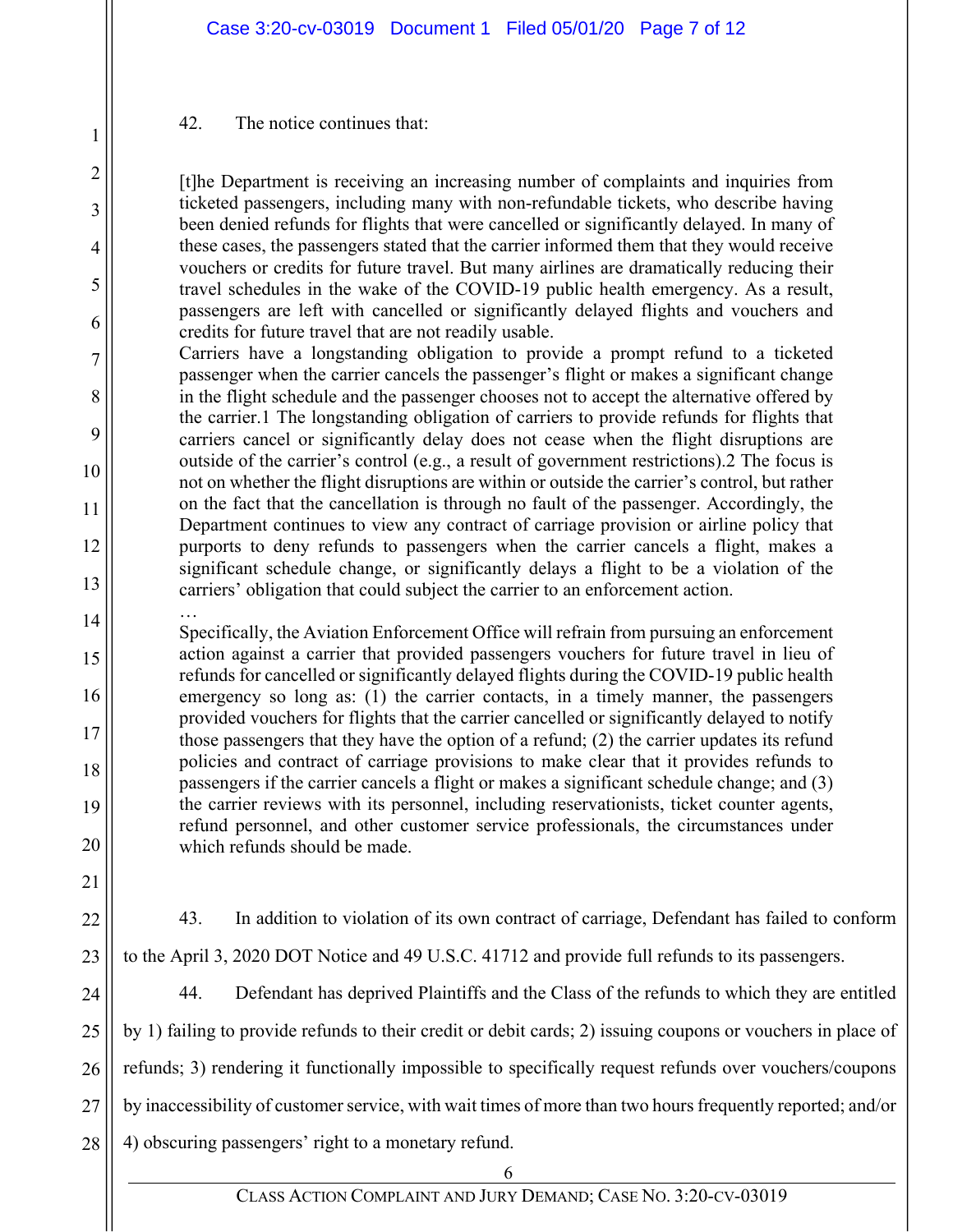# *Plaintiffs' Use of Defendant's Services*

| $2 \parallel$<br>45. | On or about July of 2019, Plaintiffs purchased a ticket for Winifredo Herrera to travel                   |
|----------------------|-----------------------------------------------------------------------------------------------------------|
|                      | $3$ from San Francisco to the Phillipines, departing in September of 2019 and returning in February 2020. |
|                      | 4 The cost of this ticket was approximately \$1,000.                                                      |

5 6 7 46. On or about July of 2019, Plaintiffs purchased a ticket for Macaria Herrera to travel from San Francisco to the Phillipines, departing in October of 2019 and returning in February 2020 on the same flight as Winifredo. The cost of this ticket was approximately \$700.

47. Defendant cancelled Plaintiffs' return flight to San Francisco in February 2020.

9 10 48. At the time of the flight cancellation, Defendant informed Ms. Herrera that the Herreras would receive a refund for their cancelled flight.

11 12 49. Mr. and Mrs. Herrera had to purchase replacement airfare on another airline to return to San Francisco at a cost of approximately \$700 per ticket.

13 14 50. Once they had returned home to the United States, the Herreras received an e-mail from Defendant stating that they would in fact only receive a voucher, and not a monetary refund.

15 16 17 51. The voucher that Defendant indicated it would provide would expire one year from the original date of purchase, such that Plaintiffs would need to use it by July of 2020 despite the continuing impacts of the global pandemic, particularly on international travel.

18 19 52. Plaintiffs have repeatedly attempted to contact Defendant regarding the refund that they are owed. Three e-mails from Mrs. Herrera to Defendant have gone unreturned.

20

21

22

23

24

25

26

27

28

1

8

# **I. CLASS ALLEGATIONS**

53. Plaintiffs bring this class action under Rule 23 and seek certification of the claims and issues in this action pursuant to the applicable provisions of Rule 23. The proposed class is defined as:

All persons residing in the United States or its territories who purchased tickets for travel on a Cathay Pacific flight scheduled to operate from February 1, 2020 through the date of a class certification order, whose flight(s) were canceled by Cathay Pacific, and who were not provided a refund. Excluded from the Class are (a) any person who has specifically requested a coupon or voucher in lieu of a refund; (b) any person who requested and received alternative air transportation in lieu of a refund; (c) all persons who are employees, directors, officers, and agents of either Defendant; (d) governmental entities; and (e) the Court, the Court's immediate family, and Court staff.

> 7 CLASS ACTION COMPLAINT AND JURY DEMAND; CASE NO. 3:20-CV-03019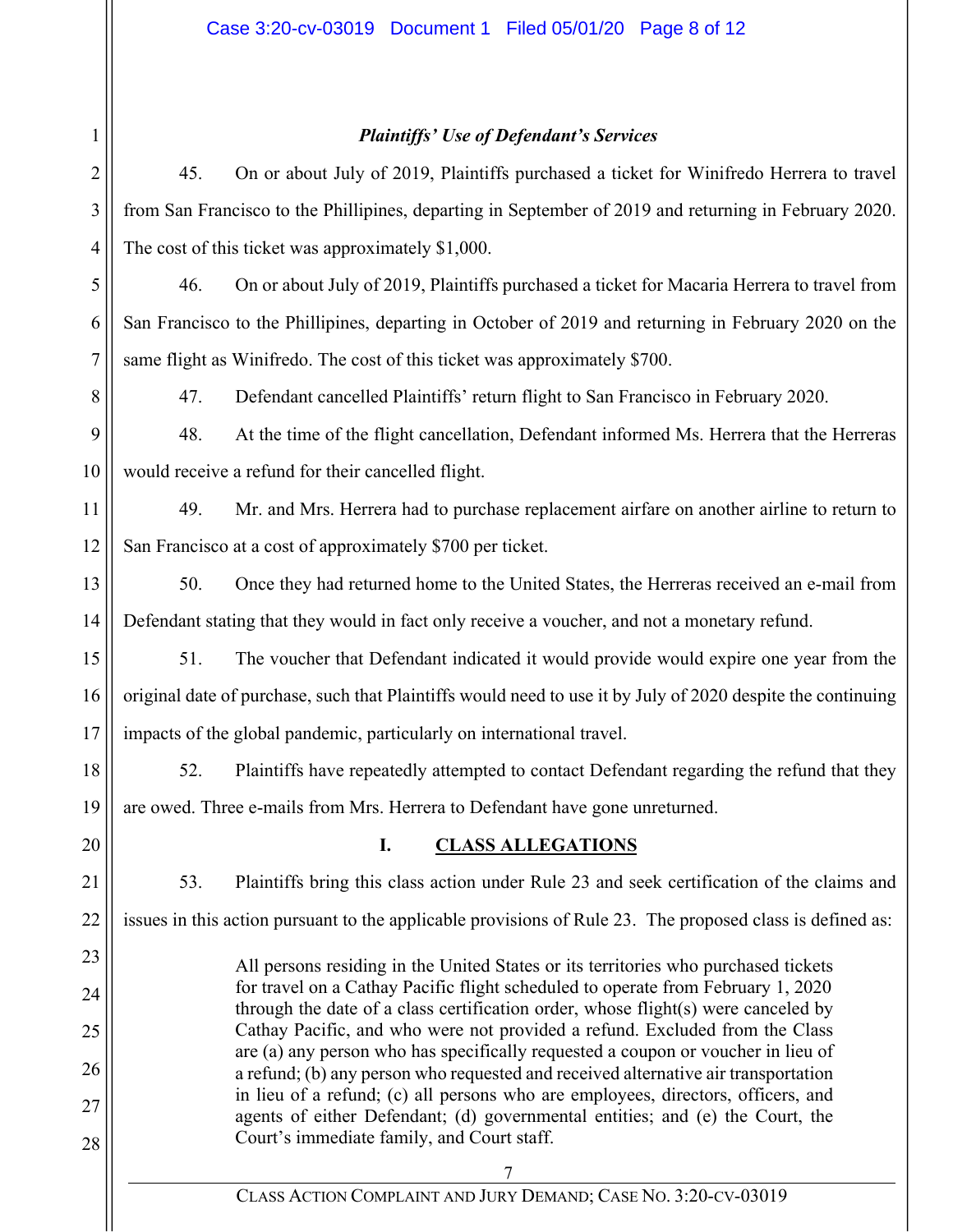54. Plaintiffs reserve the right to amend or modify the Class definitions with greater specificity or division into subclasses after having had an opportunity to conduct discovery.

55. Numerosity. Fed. R. Civ. P. 23(a)(1). Defendant carries over 10 million passengers per year on tens of thousands of flights. A significant percentage of those flights during the class period have been cancelled. At a minimum, there are tens of thousands of Class Members but very likely many more. The exact size of the proposed class and the identity of all class members can be readily ascertained from Defendant's records.

56. Commonality. Fed. R. Civ. P. 23(a)(2) and (b)(3). There are questions of law and fact common to the class, which questions predominate over any questions affecting only individual class members. Common issues include:

- A. Whether Defendant formed contracts with its passengers in selling them tickets for air travel;
- B. Whether Defendant's conduct breaches the terms of its contracts with its passengers, including its Contract of Carriage and Terms of Service;
	- C. Whether Defendant is required to provide a refund, rather than an expiring voucher, to passengers for cancelled flights.
		- D. The nature of the relief, including equitable relief, to which Plaintiffs and the class are entitled.

57. Typicality. Fed. R. Civ. P. 23(a)(3). Plaintiffs' claims are typical of the claims of the Class they seek to represent. Plaintiffs and all Class members were exposed to substantially similar contracts, breaches, and sustained injuries arising out of and caused by Defendant's unlawful conduct.

58. Adequacy of Representation. Fed. R. Civ. P. 23(a)(4). Plaintiffs will fairly and adequately represent and protect the interests of the members of the Class. Further, Plaintiffs' counsel is competent and experienced in litigating class actions.

28 59. Superiority. Fed. R. Civ. P. 23(b)(3). A class action is superior to any other available means for the fair and efficient adjudication of this controversy. The claims of Plaintiffs and individual class members are small compared to the burden and expense that would be required to separately litigate their claims against Defendant, and it would be impracticable for class members to seek redress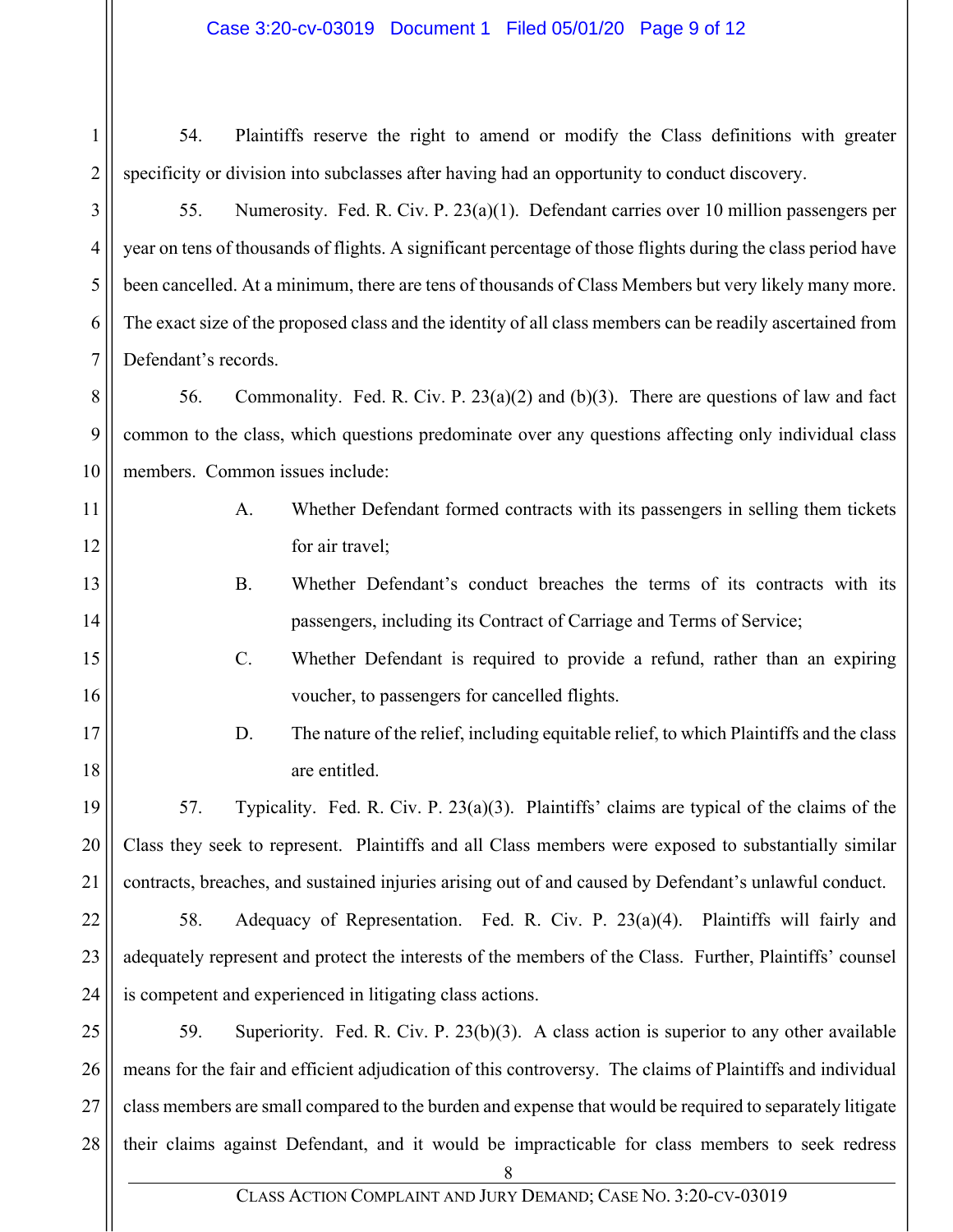# Case 3:20-cv-03019 Document 1 Filed 05/01/20 Page 10 of 12

2 3 4 individually. Litigating claims individually would also be wasteful to the resources of the parties and the judicial system and create the possibility of inconsistent or contradictory judgments. Class treatment provides manageable judicial treatment which will bring an orderly and efficient conclusion to all claims arising from Defendant's misconduct. Class certification is therefore appropriate under Rule 23(b)(3).

60. Class certification is also appropriate under Rule  $23(b)(1)$ , as the prosecution of separate actions by individual members of the class would create the risk of adjudications with respect to individual class members that would, as a practical matter, be dispositive of the interests of other members not parties to the adjudication and substantially impair their ability to protect those interests.

9 10 11 61. Class certification is also appropriate under Rule 23(b)(2), as Defendant has acted and/or refused to act on grounds generally applicable to the class, thereby making final injunctive relief or corresponding declaratory relief appropriate for the class.

12

13

14

1

5

6

7

8

# **FIRST CAUSE OF ACTION**

## **Breach of Contract**

62. Plaintiffs incorporate all preceding factual allegations as if fully set forth herein.

15 16 63. A contract was formed between Plaintiffs and Class members on the one hand and Defendant on the other with respect to the purchase of airfare.

17 18 64. The contract was offered by Defendant and formed at the time Plaintiffs and the Class accepted it by purchasing their tickets.

19 20 65. The contract that governs the transactions at issue in this case requires refunds for cancelled flights where the passenger does not elect to take substitute transportation.

21

27

28

66. Plaintiffs and the Class performed their obligations under the contract.

22 23 67. Defendant breached the contract when they sought to provide coupons or vouchers in lieu of refunds for passengers on canceled flights.

24 68. Defendant's breaches were willful and not the result of mistake or inadvertence.

25 26 69. As a result of Defendant's breach Plaintiffs and other Class members have been damaged in an amount to be determined at trial.

**REQUEST FOR RELIEF** 

WHEREFORE, Plaintiffs, on behalf of themselves and the class of similarly situated individuals,

9

CLASS ACTION COMPLAINT AND JURY DEMAND; CASE NO. 3:20-CV-03019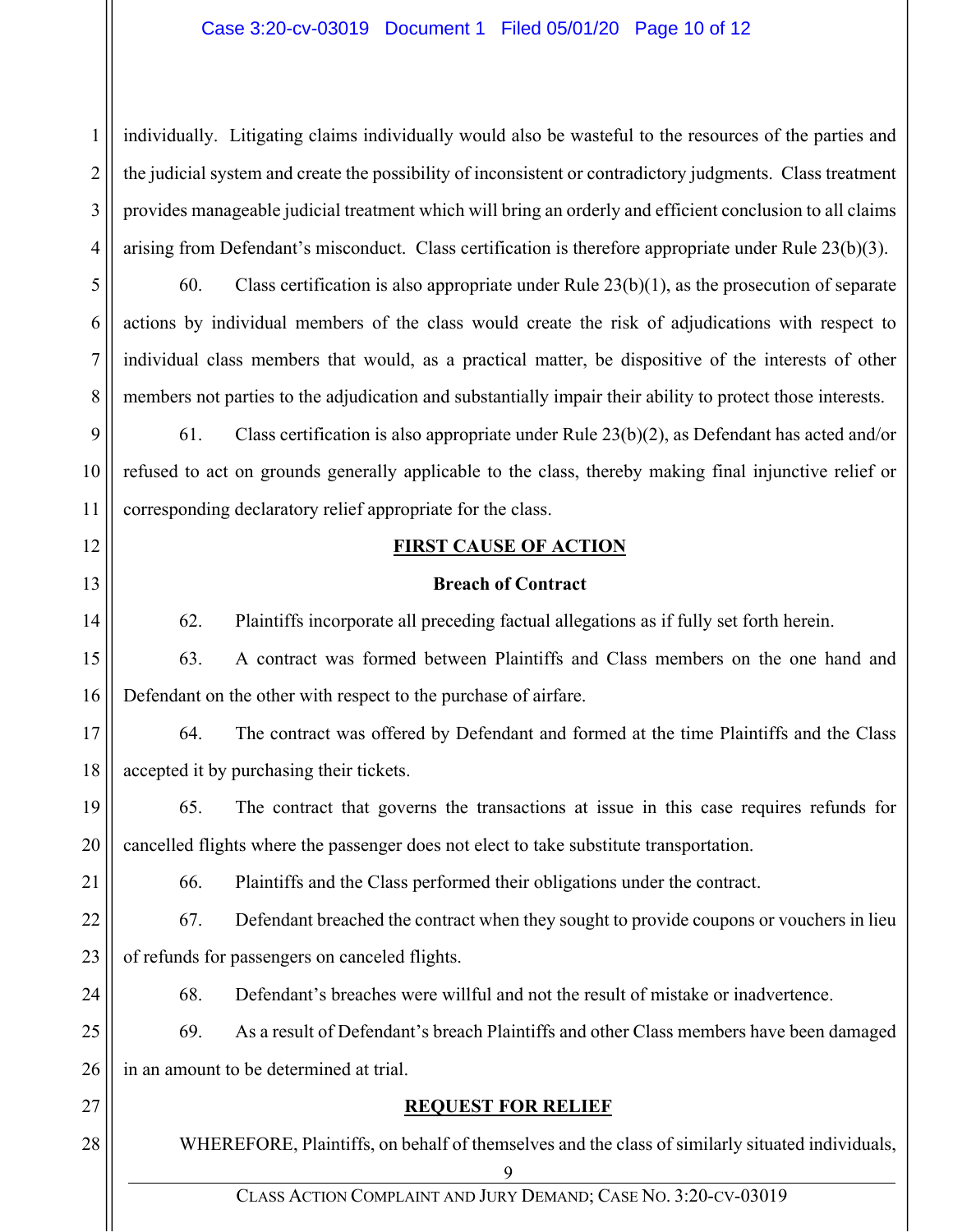# Case 3:20-cv-03019 Document 1 Filed 05/01/20 Page 11 of 12

| 1              | requests the Court to:                                                                                     |                                                                                                       |  |  |  |  |  |
|----------------|------------------------------------------------------------------------------------------------------------|-------------------------------------------------------------------------------------------------------|--|--|--|--|--|
| $\overline{c}$ | Certify the case as a class action pursuant to Rule 23 of the Federal Rules of Civil<br>(a)                |                                                                                                       |  |  |  |  |  |
| 3              | Procedure, designate Plaintiffs as representatives of the class and designate counsel of record as class   |                                                                                                       |  |  |  |  |  |
| 4              | counsel;                                                                                                   |                                                                                                       |  |  |  |  |  |
| 5              | (b)                                                                                                        | Order Defendant to provide actual damages and equitable monetary relief (including                    |  |  |  |  |  |
| 6              | restitution) to Plaintiffs and class members and/or order Defendant to disgorge profits they realized as a |                                                                                                       |  |  |  |  |  |
| 7              | result of their unlawful conduct;                                                                          |                                                                                                       |  |  |  |  |  |
| 8              | (c)                                                                                                        | Order Defendant to pay punitive damages, as allowable by law, to Plaintiffs and class                 |  |  |  |  |  |
| 9              | members;                                                                                                   |                                                                                                       |  |  |  |  |  |
| 10             | (d)<br>Declare Defendant's conduct unlawful and enter an order enjoining Defendant from                    |                                                                                                       |  |  |  |  |  |
| 11             | continuing to engage in the conduct alleged herein;                                                        |                                                                                                       |  |  |  |  |  |
| 12             | (e)<br>For both pre and post-judgment interest at the maximum allowable rate on any amounts                |                                                                                                       |  |  |  |  |  |
| 13             | awarded;                                                                                                   |                                                                                                       |  |  |  |  |  |
| 14             | (f)                                                                                                        | For costs of the proceedings herein;                                                                  |  |  |  |  |  |
| 15             | (g)                                                                                                        | For reasonable attorneys' fees as allowed by law; and                                                 |  |  |  |  |  |
| 16             | (h)<br>Award such other relief as the Court deems appropriate under the circumstances.                     |                                                                                                       |  |  |  |  |  |
| 17             |                                                                                                            | <b>JURY DEMAND</b>                                                                                    |  |  |  |  |  |
| 18             |                                                                                                            | Plaintiffs, on behalf of themselves and the Class of all others similarly situated, hereby demand     |  |  |  |  |  |
| 19             |                                                                                                            | a trial by jury on all issues so triable pursuant to Rule 38 of the Federal Rules of Civil Procedure. |  |  |  |  |  |
| 20<br>21       | Dated: May 1, 2020                                                                                         | Respectfully submitted,                                                                               |  |  |  |  |  |
| 22             |                                                                                                            | <b>AHDOOT &amp; WOLFSON, PC</b>                                                                       |  |  |  |  |  |
| 23             |                                                                                                            | /s/Tina Wolfson                                                                                       |  |  |  |  |  |
| 24             |                                                                                                            | Tina Wolfson<br>Robert Ahdoot                                                                         |  |  |  |  |  |
| 25             |                                                                                                            | Bradley K. King<br>10728 Lindbrook Drive                                                              |  |  |  |  |  |
| 26             |                                                                                                            | Los Angeles, California 90024<br>Tel: (310) 474-9111                                                  |  |  |  |  |  |
| 27             |                                                                                                            | Fax: (310) 474-8585<br>twolfson@ahdootwolfson.com                                                     |  |  |  |  |  |
| 28             |                                                                                                            | rahdoot@ahdootwolfson.com<br>bking@ahdootwolfson.com                                                  |  |  |  |  |  |
|                | 10<br>CLASS ACTION COMPLAINT AND JURY DEMAND; CASE NO. 3:20-CV-03019                                       |                                                                                                       |  |  |  |  |  |
|                |                                                                                                            |                                                                                                       |  |  |  |  |  |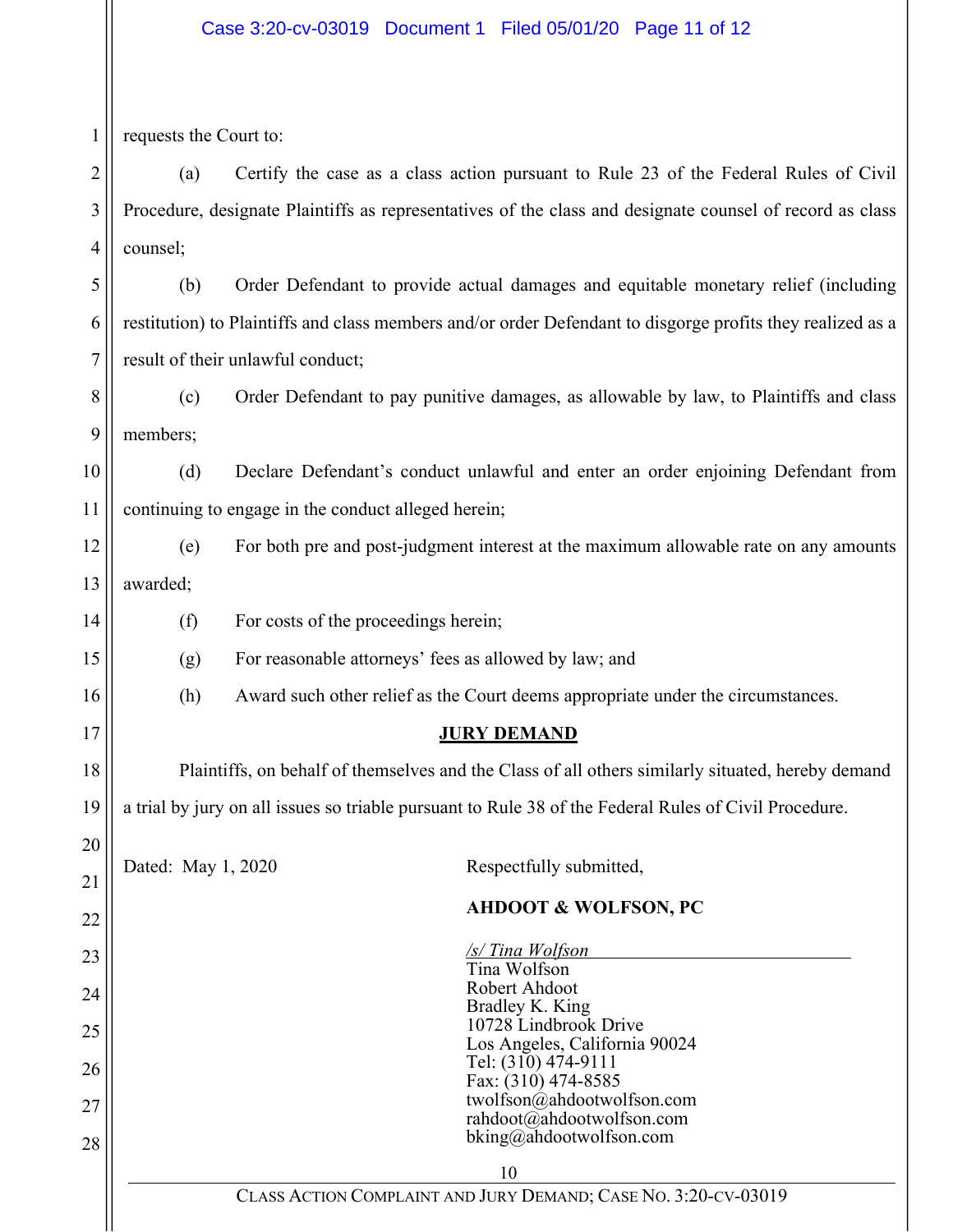

David R. Dubin (PHV Forthcoming) Nicholas A. Coulson (PHV Forthcoming) 975 E. Jefferson Ave. Detroit, Michigan 48207 Tel: 313-392-0015 Fax: 313-392-0025 ddubin@ldclassaction.com ncoulson@ldclassaction.com

*Attorneys for Plaintiffs and the Putative Class*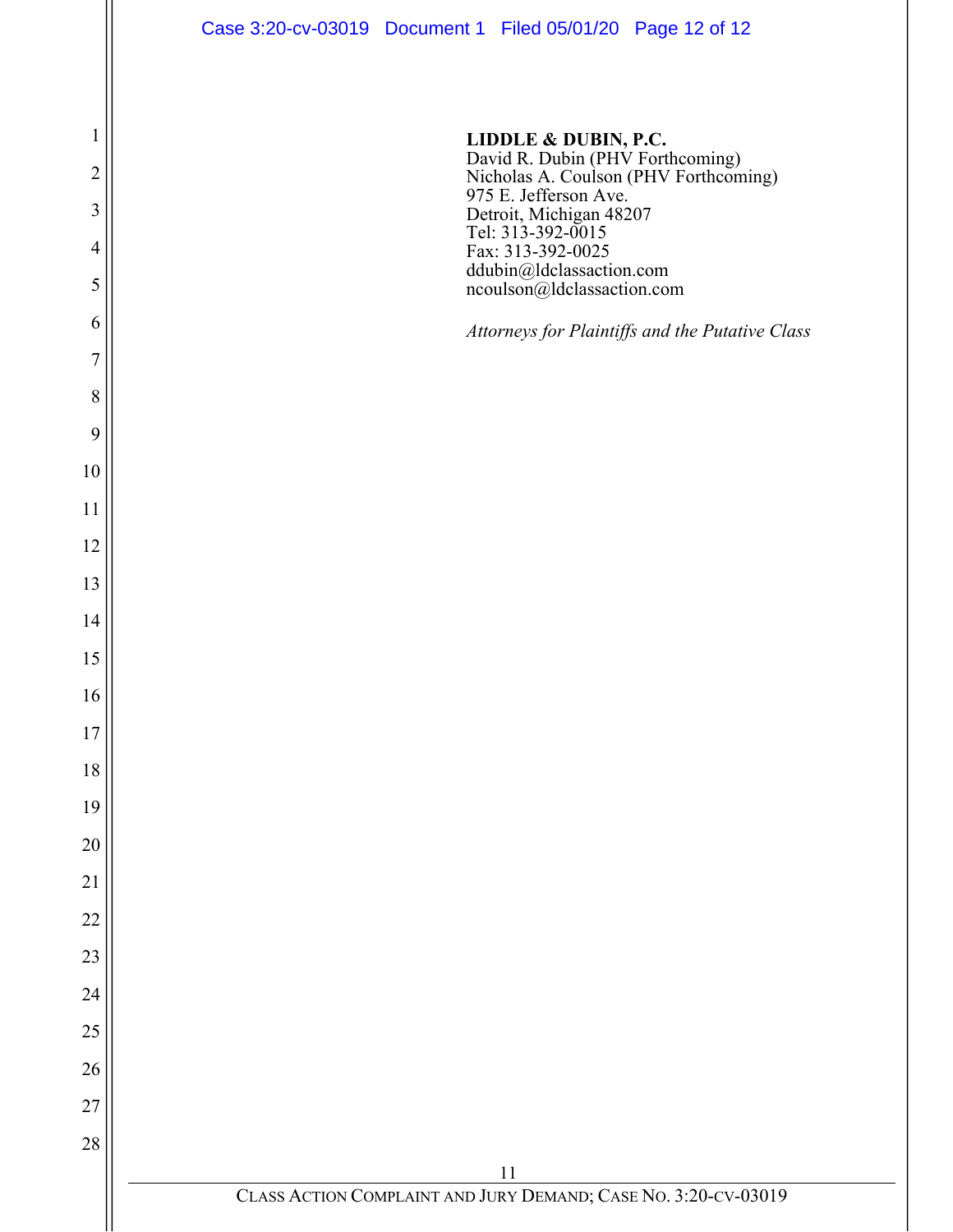#### Case 3:20-cv-03019 Document 1-1 Filed 05/01/20 Page 1 of 2 JS-CAND 44 (Rev 07/19)

The JS-CAND 44 civil cover sheet and the information contained herein neither replace nor supplement the filing and service of pleadings or other papers as required by law, except as provided by local rules of court. This

| I. (a) PLAINTIFFS                                                                                      | DEFENDANTS                                                                                                                                         |  |
|--------------------------------------------------------------------------------------------------------|----------------------------------------------------------------------------------------------------------------------------------------------------|--|
| WINIFREDO HERRERA and MACARIA HERRERA, on behalf of<br>themselves and all others similarly situated,   | CATHAY PACIFIC AIRWAYS LTD., a Foreign Corporation,                                                                                                |  |
| (b) County of Residence of First Listed Plaintiff<br>San Mateo, CA<br>(EXCEPT IN U.S. PLAINTIFF CASES) | <b>County of Residence of First Listed Defendant</b><br>(IN U.S. PLAINTIFF CASES ONLY)                                                             |  |
|                                                                                                        | IN LAND CONDEMNATION CASES, USE THE LOCATION OF<br>NOTE:<br>THE TRACT OF LAND INVOLVED                                                             |  |
| Attorneys (Firm Name, Address, and Telephone Number)<br>(c)                                            | Attorneys <i>(If Known)</i>                                                                                                                        |  |
| Tina Wolfson, Ahdoot & Wolfson, PC:<br>10728 Lindbrook Drive Los Angeles, CA 90024; T: (310) 474-9111  |                                                                                                                                                    |  |
| П.<br><b>BASIS OF JURISDICTION</b> (Place an "X" in One Box Only)                                      | <b>CITIZENSHIP OF PRINCIPAL PARTIES</b> (Place an "X" in One Box for Plaintiff<br>Ш.<br>(For Diversity Cases Only)<br>and One Box for Defendant)   |  |
|                                                                                                        | DEF<br>PTF<br>PTF<br>DEF                                                                                                                           |  |
| <b>US</b> Government Plaintiff<br>Federal Question<br>(U.S. Government Not a Party)                    | <b>Citizen of This State</b><br><b>Incorporated or Principal Place</b><br>$\times$ 1<br>$\overline{\phantom{0}}$<br>4<br>of Business In This State |  |
| U.S. Government Defendant $\mathsf{X}$ 4<br>Diversity<br>(Indicate Citizenship of Parties in Item III) | <b>Citizen of Another State</b><br>Incorporated and Principal Place<br>- 5<br>$\mathbf{2}$<br>$\sim$ 5<br>of Business In Another State             |  |
|                                                                                                        | <b>Foreign Nation</b><br>Citizen or Subject of a<br>6<br>$\times$ 3<br>- 6<br>з<br><b>Foreign Country</b>                                          |  |

#### IV. **NATURE OF SUIT** (Place an "X" in One Box Only)

| CONTRACT                                                                                                                                                                                                                                                                                                                                                                                                               |                                                                                            | IOKIS                                    | FOKFEII UKE/PENAL I Y                                                                                          | BANKKUPICY                                                                                            | OIHEK SIAIUIES                    |  |  |  |  |
|------------------------------------------------------------------------------------------------------------------------------------------------------------------------------------------------------------------------------------------------------------------------------------------------------------------------------------------------------------------------------------------------------------------------|--------------------------------------------------------------------------------------------|------------------------------------------|----------------------------------------------------------------------------------------------------------------|-------------------------------------------------------------------------------------------------------|-----------------------------------|--|--|--|--|
| 110 Insurance                                                                                                                                                                                                                                                                                                                                                                                                          | <b>PERSONAL INJURY</b>                                                                     | <b>PERSONAL INJURY</b>                   | 625 Drug Related Seizure of                                                                                    | 422 Appeal 28 USC § 158                                                                               | 375 False Claims Act              |  |  |  |  |
| 120 Marine                                                                                                                                                                                                                                                                                                                                                                                                             | 310 Airplane                                                                               | 365 Personal Injury - Product            | Property 21 USC § 881                                                                                          | 423 Withdrawal 28 USC                                                                                 | 376 Qui Tam (31 USC               |  |  |  |  |
| 130 Miller Act                                                                                                                                                                                                                                                                                                                                                                                                         | 315 Airplane Product Liability                                                             | Liability                                | 690 Other                                                                                                      | § 157                                                                                                 | § 3729(a))                        |  |  |  |  |
| 140 Negotiable Instrument                                                                                                                                                                                                                                                                                                                                                                                              | 320 Assault, Libel & Slander                                                               | 367 Health Care/                         | <b>LABOR</b>                                                                                                   | <b>PROPERTY RIGHTS</b>                                                                                | 400 State Reapportionment         |  |  |  |  |
| 150 Recovery of                                                                                                                                                                                                                                                                                                                                                                                                        | 330 Federal Employers'                                                                     | <b>Pharmaceutical Personal</b>           | 710 Fair Labor Standards Act                                                                                   | <b>820 Copyrights</b>                                                                                 | 410 Antitrust                     |  |  |  |  |
| Overpayment Of                                                                                                                                                                                                                                                                                                                                                                                                         | Liability                                                                                  | <b>Injury Product Liability</b>          | 720 Labor/Management                                                                                           | <b>830 Patent</b>                                                                                     | 430 Banks and Banking             |  |  |  |  |
| Veteran's Benefits                                                                                                                                                                                                                                                                                                                                                                                                     | 340 Marine                                                                                 | 368 Asbestos Personal Injury             | <b>Relations</b>                                                                                               | 835 Patent-Abbreviated New                                                                            | 450 Commerce                      |  |  |  |  |
| 151 Medicare Act                                                                                                                                                                                                                                                                                                                                                                                                       | 345 Marine Product Liability                                                               | <b>Product Liability</b>                 | 740 Railway Labor Act                                                                                          | <b>Drug Application</b>                                                                               | <b>460 Deportation</b>            |  |  |  |  |
| 152 Recovery of Defaulted                                                                                                                                                                                                                                                                                                                                                                                              | <b>350 Motor Vehicle</b>                                                                   | <b>PERSONAL PROPERTY</b>                 | 751 Family and Medical                                                                                         | <b>840 Trademark</b>                                                                                  | 470 Racketeer Influenced &        |  |  |  |  |
| <b>Student Loans (Excludes</b><br>Veterans)                                                                                                                                                                                                                                                                                                                                                                            | 355 Motor Vehicle Product                                                                  | 370 Other Fraud                          | Leave Act                                                                                                      | <b>SOCIAL SECURITY</b>                                                                                | <b>Corrupt Organizations</b>      |  |  |  |  |
| 153 Recovery of                                                                                                                                                                                                                                                                                                                                                                                                        | Liability                                                                                  | 371 Truth in Lending                     | 790 Other Labor Litigation                                                                                     |                                                                                                       | 480 Consumer Credit               |  |  |  |  |
| Overpayment                                                                                                                                                                                                                                                                                                                                                                                                            | 360 Other Personal Injury                                                                  | 380 Other Personal Property              | 791 Employee Retirement                                                                                        | 861 HIA (1395ff)                                                                                      | 485 Telephone Consumer            |  |  |  |  |
| of Veteran's Benefits                                                                                                                                                                                                                                                                                                                                                                                                  | 362 Personal Injury -Medical                                                               | Damage                                   | <b>Income Security Act</b>                                                                                     | 862 Black Lung (923)                                                                                  | <b>Protection Act</b>             |  |  |  |  |
| 160 Stockholders' Suits                                                                                                                                                                                                                                                                                                                                                                                                | Malpractice                                                                                | 385 Property Damage Product<br>Liability | <b>IMMIGRATION</b>                                                                                             | 863 DIWC/DIWW (405(g))                                                                                | 490 Cable/Sat TV                  |  |  |  |  |
| X 190 Other Contract                                                                                                                                                                                                                                                                                                                                                                                                   |                                                                                            |                                          | 462 Naturalization                                                                                             | <b>864 SSID Title XVI</b>                                                                             | 850 Securities/Commodities/       |  |  |  |  |
| 195 Contract Product Liability                                                                                                                                                                                                                                                                                                                                                                                         | <b>CIVIL RIGHTS</b>                                                                        | <b>PRISONER PETITIONS</b>                | <b>Application</b>                                                                                             | 865 RSI (405(g))                                                                                      | <b>Exchange</b>                   |  |  |  |  |
| 196 Franchise                                                                                                                                                                                                                                                                                                                                                                                                          | 440 Other Civil Rights                                                                     | <b>HABEAS CORPUS</b>                     | 465 Other Immigration                                                                                          | <b>FEDERAL TAX SUITS</b>                                                                              | 890 Other Statutory Actions       |  |  |  |  |
|                                                                                                                                                                                                                                                                                                                                                                                                                        | 441 Voting                                                                                 | 463 Alien Detainee                       | <b>Actions</b>                                                                                                 | 870 Taxes (U S Plaintiff or                                                                           | 891 Agricultural Acts             |  |  |  |  |
| <b>REAL PROPERTY</b>                                                                                                                                                                                                                                                                                                                                                                                                   | 442 Employment                                                                             | 510 Motions to Vacate                    |                                                                                                                | Defendant)                                                                                            | 893 Environmental Matters         |  |  |  |  |
| 210 Land Condemnation                                                                                                                                                                                                                                                                                                                                                                                                  | 443 Housing/                                                                               | <b>Sentence</b>                          |                                                                                                                | 871 IRS-Third Party 26 USC                                                                            | 895 Freedom of Information<br>Act |  |  |  |  |
| 220 Foreclosure                                                                                                                                                                                                                                                                                                                                                                                                        | <b>Accommodations</b>                                                                      | 530 General                              |                                                                                                                | §7609                                                                                                 | 896 Arbitration                   |  |  |  |  |
| 230 Rent Lease & Ejectment                                                                                                                                                                                                                                                                                                                                                                                             | 445 Amer w/Disabilities-                                                                   | 535 Death Penalty                        |                                                                                                                |                                                                                                       | 899 Administrative Procedure      |  |  |  |  |
| 240 Torts to Land                                                                                                                                                                                                                                                                                                                                                                                                      | Employment                                                                                 | <b>OTHER</b>                             |                                                                                                                |                                                                                                       | Act/Review or Appeal of           |  |  |  |  |
| 245 Tort Product Liability                                                                                                                                                                                                                                                                                                                                                                                             | 446 Amer w/Disabilities-Other                                                              | 540 Mandamus & Other                     |                                                                                                                |                                                                                                       | <b>Agency Decision</b>            |  |  |  |  |
| 290 All Other Real Property                                                                                                                                                                                                                                                                                                                                                                                            | 448 Education                                                                              | 550 Civil Rights                         |                                                                                                                |                                                                                                       | 950 Constitutionality of State    |  |  |  |  |
|                                                                                                                                                                                                                                                                                                                                                                                                                        |                                                                                            | 555 Prison Condition                     |                                                                                                                |                                                                                                       | <b>Statutes</b>                   |  |  |  |  |
|                                                                                                                                                                                                                                                                                                                                                                                                                        |                                                                                            | 560 Civil Detainee-                      |                                                                                                                |                                                                                                       |                                   |  |  |  |  |
|                                                                                                                                                                                                                                                                                                                                                                                                                        |                                                                                            | <b>Conditions of</b>                     |                                                                                                                |                                                                                                       |                                   |  |  |  |  |
|                                                                                                                                                                                                                                                                                                                                                                                                                        |                                                                                            | Confinement                              |                                                                                                                |                                                                                                       |                                   |  |  |  |  |
| v.<br>$ORIGN$ (Place an "X" in One Box Only)<br>$\times 1$ Original<br>$\overline{2}$<br>5 Transferred from<br>8 Multidistrict<br><b>Removed from</b><br>$\overline{\mathbf{3}}$<br><b>Remanded from</b><br><b>Reinstated or</b><br>6<br>Multidistrict<br><b>State Court</b><br><b>Appellate Court</b><br>Another District (specify)<br><b>Litigation-Direct File</b><br>Proceeding<br>Reopened<br>Litigation-Transfer |                                                                                            |                                          |                                                                                                                |                                                                                                       |                                   |  |  |  |  |
| VI.<br><b>CAUSE OF</b>                                                                                                                                                                                                                                                                                                                                                                                                 |                                                                                            |                                          | Cite the U.S. Civil Statute under which you are filing (Do not cite jurisdictional statutes unless diversity): |                                                                                                       |                                   |  |  |  |  |
| <b>ACTION</b>                                                                                                                                                                                                                                                                                                                                                                                                          | 28 U.S.C. 1332(d)                                                                          |                                          |                                                                                                                |                                                                                                       |                                   |  |  |  |  |
|                                                                                                                                                                                                                                                                                                                                                                                                                        | <b>Brief description of cause:</b>                                                         |                                          |                                                                                                                |                                                                                                       |                                   |  |  |  |  |
|                                                                                                                                                                                                                                                                                                                                                                                                                        |                                                                                            |                                          |                                                                                                                | Breach of contract for failure to refund airline tickets for flights canceled as a result of COVID-19 |                                   |  |  |  |  |
|                                                                                                                                                                                                                                                                                                                                                                                                                        |                                                                                            |                                          | <b>DEMAND \$5,000,000</b>                                                                                      |                                                                                                       |                                   |  |  |  |  |
| VII.<br><b>COMPLAINT:</b>                                                                                                                                                                                                                                                                                                                                                                                              | REQUESTED IN $\sqrt{\ }$ CHECK IF THIS IS A CLASS ACTION<br>UNDER RULE 23, Fed. R. Civ. P. |                                          |                                                                                                                | CHECK YES only if demanded in complaint:<br><b>JURY DEMAND:</b>                                       | $\times Y$ es<br>No               |  |  |  |  |
| VIII. RELATED CASE(S),                                                                                                                                                                                                                                                                                                                                                                                                 | <b>JUDGE</b>                                                                               |                                          | <b>DOCKET NUMBER</b>                                                                                           |                                                                                                       |                                   |  |  |  |  |
| <b>IF ANY</b> (See instructions):                                                                                                                                                                                                                                                                                                                                                                                      |                                                                                            |                                          |                                                                                                                |                                                                                                       |                                   |  |  |  |  |
| IX.                                                                                                                                                                                                                                                                                                                                                                                                                    |                                                                                            |                                          |                                                                                                                |                                                                                                       |                                   |  |  |  |  |
| <b>DIVISIONAL ASSIGNMENT (Civil Local Rule 3-2)</b>                                                                                                                                                                                                                                                                                                                                                                    |                                                                                            |                                          |                                                                                                                |                                                                                                       |                                   |  |  |  |  |
| <b>× SAN FRANCISCO/OAKLAND</b><br><b>SAN JOSE</b><br>EUREKA-MCKINLEYVILLE<br>(Place an "X" in One Box Only)                                                                                                                                                                                                                                                                                                            |                                                                                            |                                          |                                                                                                                |                                                                                                       |                                   |  |  |  |  |
|                                                                                                                                                                                                                                                                                                                                                                                                                        |                                                                                            |                                          |                                                                                                                |                                                                                                       |                                   |  |  |  |  |
| $\mathbf{DATE}$ 05/01/2020<br>/s/ Tina Wolfson<br><b>CICNATIDE OF ATTODNEY OF DECOPD</b>                                                                                                                                                                                                                                                                                                                               |                                                                                            |                                          |                                                                                                                |                                                                                                       |                                   |  |  |  |  |

**SIGNATURE OF ATTORNEY OF RECORD**